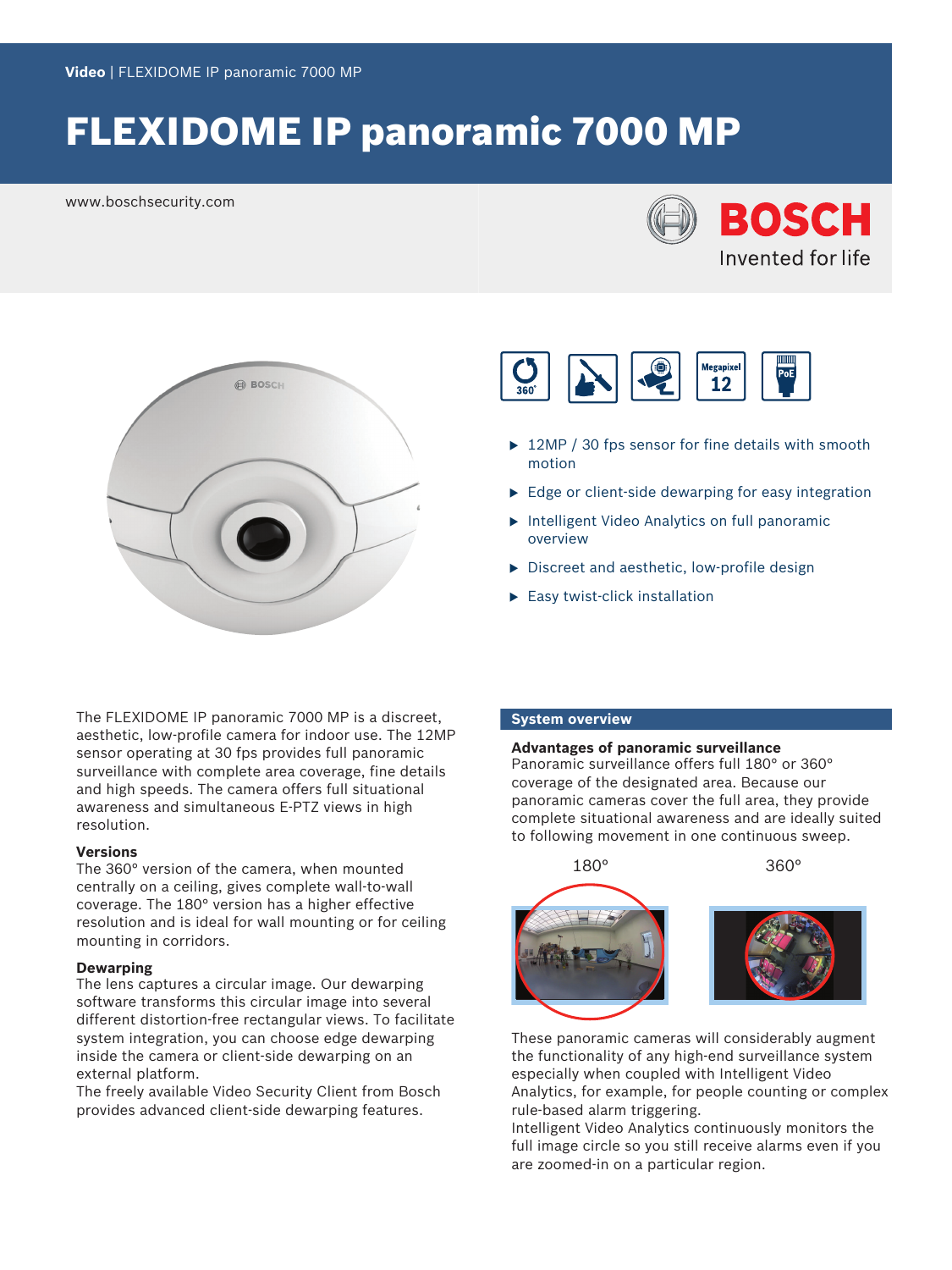#### **Functions**

#### **12MP sensor at 30 fps**

The ultra high 12MP sensor resolution together with the exceptionally high frame rate of 30 fps makes this camera unique in the field of panoramic image capture. Motion is smoother and the E‑PTZ feature provides more detailed images.

The effective resolution for the 180° version is 8MP and for the 360° version 7MP.

**Panoramic vision and Intelligent Video Analysis**

The IVA version of the camera uses the latest generation of the Bosch Intelligent Video Analysis (IVA) software. IVA combined with full panoramic vision produces an extremely powerful surveillance tool which enriches full situational awareness. With intelligent tracking, movement can be followed continuously throughout the full image circle. There is no need to hand off tracking from one camera to another, greatly simplifying movement analysis. The system reliably detects, tracks, and analyzes objects, and alerts you when predefined alarms are triggered. A smart set of alarm rules makes complex tasks easy and reduces false alarms to a minimum. Intelligent Video Analytics also adds sense and structure to your video by adding metadata. Metadata is generated from the full image circle and also separately on the E-PTZ channel. This enables you to quickly retrieve the relevant images from hours of stored video. Metadata can also be used to deliver irrefutable forensic evidence or to optimize business processes based on people counting or crowd density information.

#### **MOTION+**

The MOTION+ video motion analysis system that is built into all camera versions is the perfect solution for applications where basic video content analysis features are required. MOTION+ shows motion metadata in an overlay display. By using MOTION+ data as input, smarter imaging algorithms bring improved image quality and more efficient bitrates. It also enables extended tamper detection capabilities.

#### **Client-side dewarping**

With client-side dewarping, the camera streams a single circular non-dewarped image at 30 fps. Dewarping is performed with our dewarping software that is installed on the PC where multiple view modes are available or you can choose to use a third-party client-side dewarping software solution.

#### **Edge dewarping**

The edge dewarping in the camera provides three separate video channels simultaneously at 12.5 fps:

- Full image circle (Video 1 channel)
- Dewarped view mode (Video 2 channel)
- E-PTZ (Video 3 channel)

Different view modes can be selected for the video 2 channel. Your selection depends on the resolution you require and how you wish to view the dewarped image.

#### **View modes**

The following view modes can be selected at 12.5 fps with edge dewarping or 30 fps with our client side dewarping.

With the 180° lens version, you can select one of the following view modes for the second channel:



With the 360° lens version, select one of the following view modes for the second channel:

| 360° lens version                 | Full image cut-out and displayed image |
|-----------------------------------|----------------------------------------|
| Panoramic view<br>(ceiling mount) | 2688 x 800                             |
| Panoramic view<br>(wall mount)    | 2688 x 800                             |
| E-PTZ view                        | 1536 x 864                             |
| Full panoramic view               | 3584 x 504                             |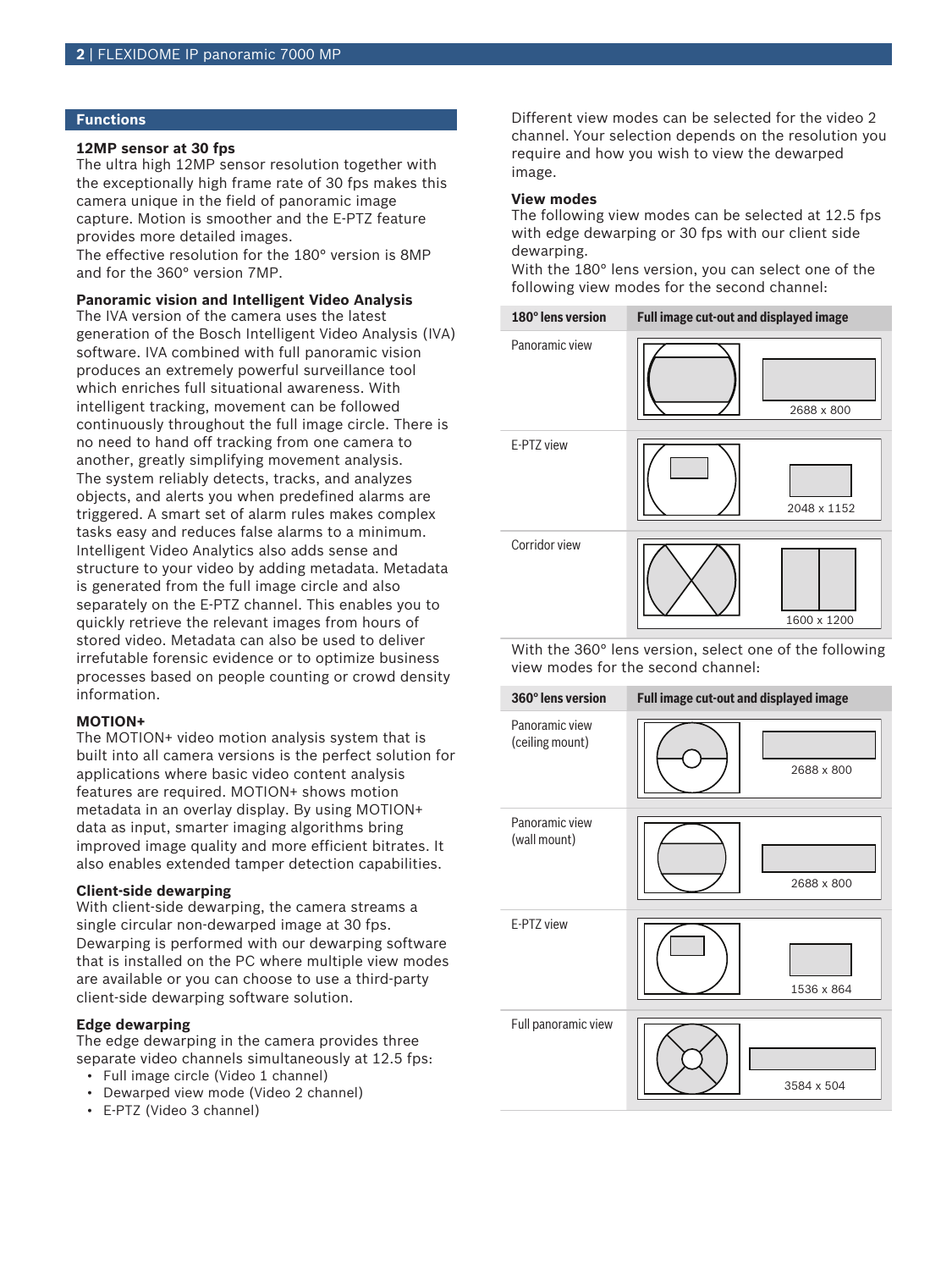

#### **DORI coverage**

DORI (Detect, Observe, Recognize, Identify) is a standard system (EN-62676-4) for defining the ability of a camera to distinguish persons or objects within a covered area. The maximum distance at which a camera/lens combination can meet these criteria is shown below:

For high mounting applications, the center image DORI values are:

| <b>DORI</b> | Object distance - 180°         | Object distance - 360°   |
|-------------|--------------------------------|--------------------------|
| Detect      | 55 m (181 ft)                  | 42 m (138 ft)            |
| Observe     | $22 \text{ m} (72 \text{ ft})$ | $16.5 \text{ m}$ (54 ft) |
| Recognize   | $10.5$ m (35 ft)               | $8.5 \text{ m}$ (28 ft)  |
| Identify    | $5.5 \text{ m}$ (18 ft)        | 4 m (13 ft)              |

When mounted at a height of 3 m (10 ft) the 360° version of the camera has the following coverage radius for the four levels:

| <b>DORI</b> | <b>DORI</b> definition       | <b>Coverage radius</b>          |
|-------------|------------------------------|---------------------------------|
| Detect      | $25 \text{ px/m}$ (8 px/ft)  | $19 \text{ m}$ (62 ft)          |
| Observe     | 63 px/m $(19 \text{ px/ft})$ | $8.5 \text{ m}$ (28 ft)         |
| Recognize   | 125 px/m (38 px/ft)          | $4.5 \text{ m} (15 \text{ ft})$ |
| Identify    | 250 px/m (76 px/ft)          | 2 m (7 ft)                      |



When mounted at a height of 3 m (10 ft) the 180° version of the camera has the following coverage radius for the four levels:

| <b>DORI</b>     | <b>DORI</b> definition                | <b>Coverage radius</b>          |
|-----------------|---------------------------------------|---------------------------------|
| Detect          | $25 \text{ px/m} (8 \text{ px/ft})$   | $28 \text{ m} (92 \text{ ft})$  |
| Observe         | 63 px/m $(19 \text{ px/ft})$          | 12 m (40 ft)                    |
| Recognize       | $125 \text{ px/m} (38 \text{ px/ft})$ | 6.5 m (22 ft)                   |
| <b>Identify</b> | $250 \text{ px/m}$ (76 px/ft)         | $3.5 \text{ m} (12 \text{ ft})$ |



#### **E-PTZ and regions of interest**

The remote E-PTZ (Electronic Pan, Tilt and Zoom) controls allow you to select specific areas of the full image circle. These Regions of Interest (ROI) can be easily defined, allowing the most interesting part of a scene to be monitored separately. The high resolution ensures that details are not lost even when using the electronic zoom.

The E-PTZ feature of a panoramic camera has some advantages over normal PTZ cameras. There is no camera movement so the camera does not draw attention to itself or appear intrusive. Situational awareness is still retained even when zooming in on a particular object of interest. The smooth E- PTZ function helps navigation, and presets are available as they are with regular PTZ cameras.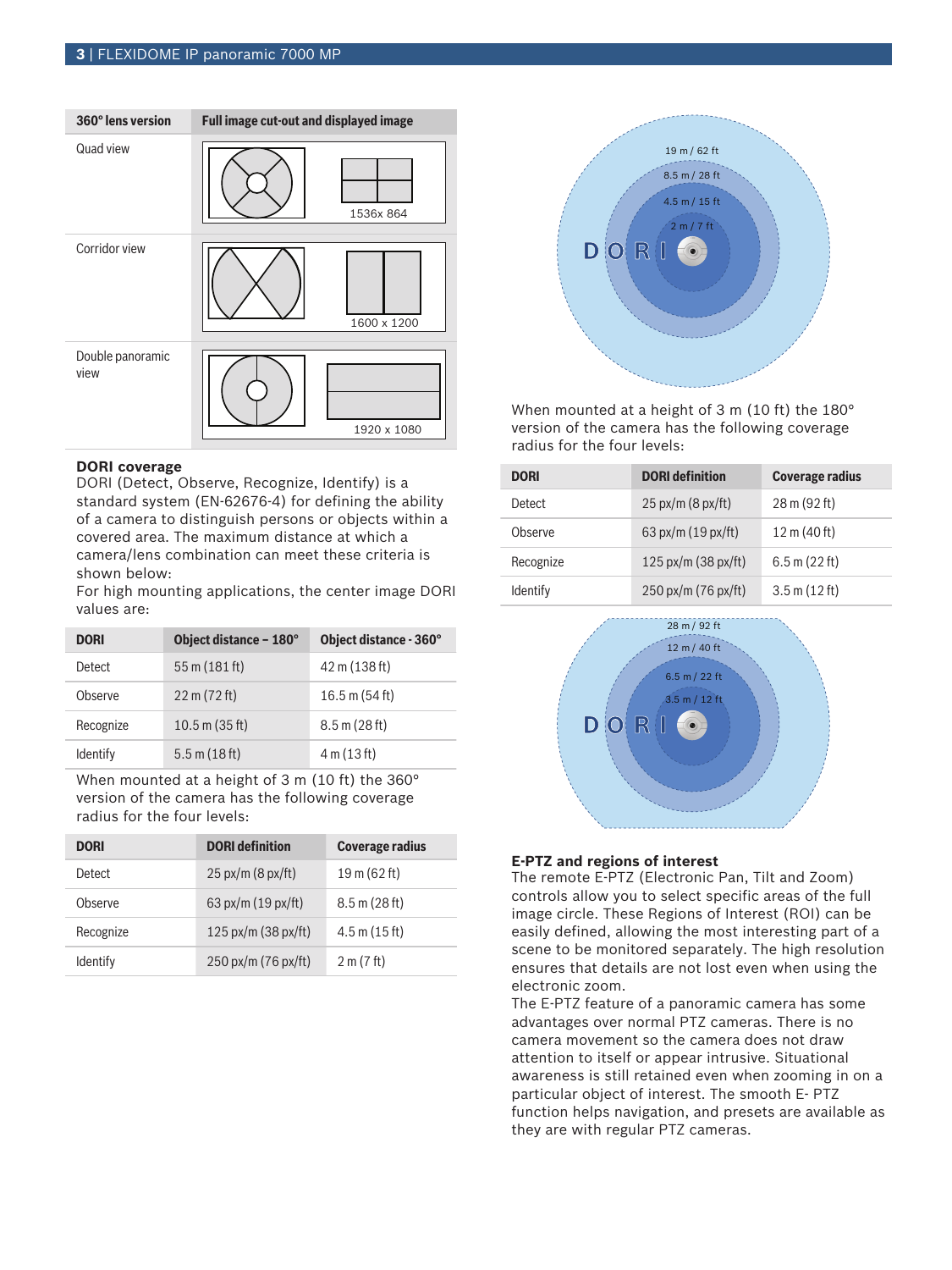#### **Record exactly what you want**

The camera provides the full resolution circular image for recording even if you are viewing only a portion of the scene. This means that you can always perform retrospective dewarping and analyses on the complete area covered and then zoom in on the region or object of interest.

With edge-dewarping you can also choose to only record the relevant parts of the scene which helps reduce bitrates significantly.

#### **Intelligent Dynamic Noise Reduction**

Quiet scenes with little or no movement require a lower bitrate. By intelligently distinguishing between noise and relevant information, Intelligent Dynamic Noise Reduction reduces bitrate by up to 50%. Because noise is reduced at the source during image capture, the lower bitrate does not compromise on video quality.

Intelligent Dynamic Noise Reduction adjusts spatial and temporal filtering (3DNR) based on intelligent analysis of the scene content. Motion compensated temporal filtering (MCTF) reduces motion blur normally associated with standard temporal filtering. This maintains image quality of fast moving objects while still optimizing bitrate.

#### **Area-based encoding**

Area-based encoding is another feature which reduces bandwidth. Compression parameters for up to eight user-definable regions can be set. This allows uninteresting regions to be highly compressed, leaving more bandwidth for important parts of the scene. Area-based encoding is only available with client-side dewarping.

#### **Bitrate optimized profile**

The average typical optimized bandwidth in kbits/s for various image rates is shown in the table:

| fps            | 12MP (full image circle) | <b>Dewarped ROI (720p)</b> |
|----------------|--------------------------|----------------------------|
| 30             | 6000                     | ٠                          |
| 25             | 5678                     | ٠                          |
| 20             | 5285                     | $\overline{a}$             |
| 15             | 4777                     | ٠                          |
| 12.5           | 4456                     | 855                        |
| 10             | 4062                     | 750                        |
| 5              | 2839                     | 550                        |
| $\mathfrak{D}$ | 1223                     | 237                        |

#### **Measured dynamic range**

The dynamic range of the camera is outstanding and is obvious in real-world performance comparisons — 92 dB wide dynamic range (plus an extra 16 dB when combined with Intelligent Auto Exposure).

The actual dynamic range of the camera is measured using Opto-Electronic Conversion Function (OECF) analysis with a standardized test chart based on ISO standards. This method provides more realistic and verifiable results in comparison with the theoretical approximations sometimes used.

#### **Priority exposure control**

To optimize image quality, eight zones for measuring the exposure can be drawn on the full image circle and assigned a priority level. These zones are given a higher or lower priority when the camera calculates the exposure level. This ensures that the important areas of the scene have the ideal exposure level.

#### **Intelligent Auto Exposure**

Fluctuations in backlight and front light can ruin your images. To achieve the perfect picture in every situation, Intelligent Auto Exposure automatically adjusts the exposure of the camera. It offers superb front light compensation and incredible backlight compensation by automatically adapting to changing light conditions.

#### **Built-in microphone and audio alarm**

The camera has a built-in microphone to allow operators to listen in on the monitored area. Audio detection can be used to generate an alarm if needed. If required by local laws, the microphone can be permanently blocked via a secure license key.

#### **Unobtrusive design and easy installation**

The low profile of the camera makes it exceedingly suitable for installations where aesthetics are important. Its unobtrusive nature allows it to fit in with architectural features without detracting from the surroundings. Museums, historic buildings or impeccably designed interiors will all benefit from the discreet design.

The camera is easily mounted to any surface using a twist-click mechanism via the supplied mounting ring. The high quality IR corrected lens is factory focused and is not restricted by a bubble, so installation is simplified and sharpness is assured.

The LED indicators, reset button and SD card slot are easily accessed via two hinges at the front of the camera. A complete set of indoor mounting accessories, such as a surface mount box or a pendant pipe mount, are available.

Power for the camera is supplied via a Power-over-Ethernet compliant network cable connection. With this configuration, only a single cable connection is required to view, power, and control the camera.

#### **Scene modes**

The camera has a very intuitive user interface that allows fast and easy configuration. Nine configurable modes are provided with the best settings for a variety of applications. Different scene modes can be selected for day or night situations.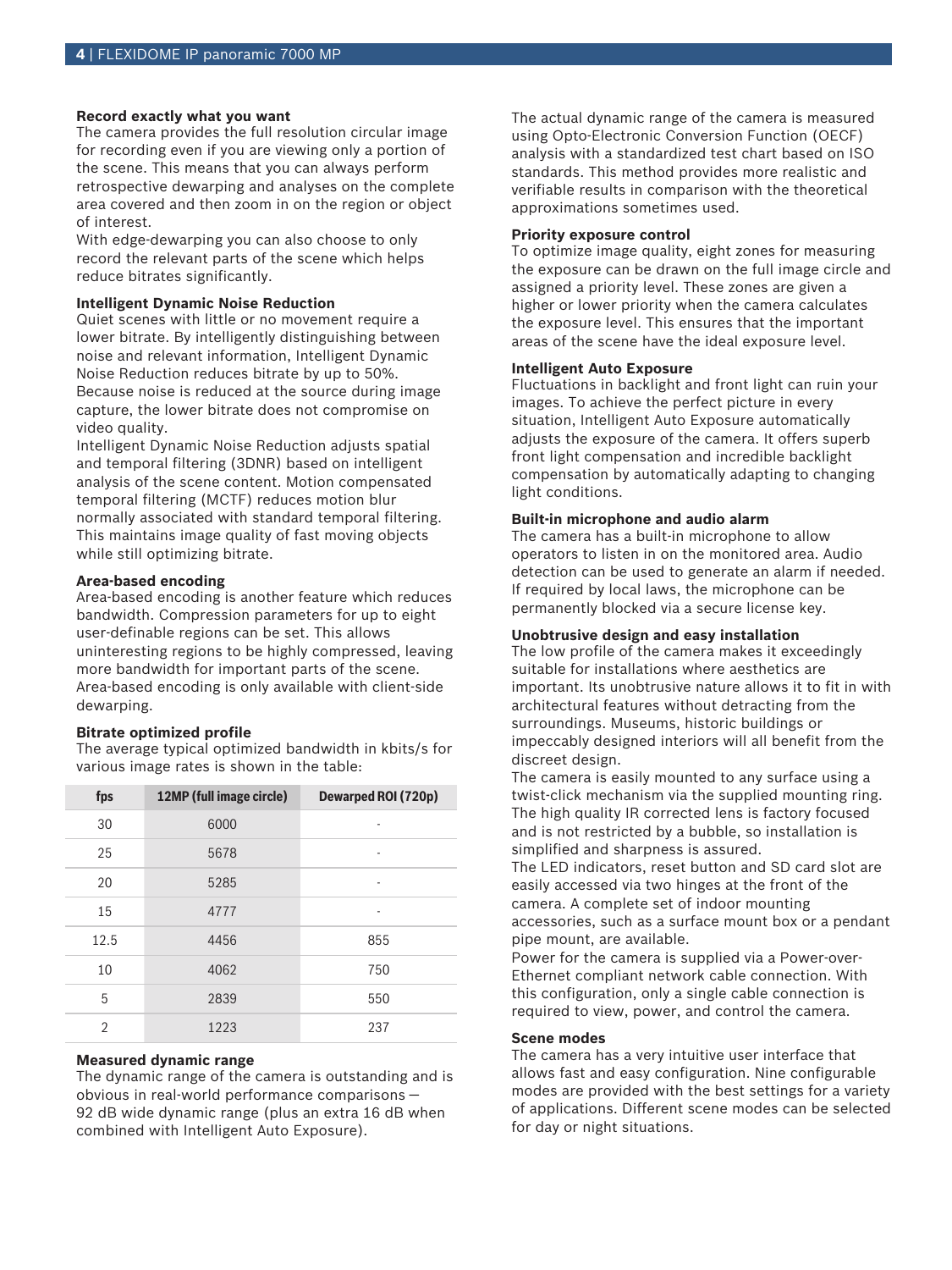#### **Storage management**

Recording management can be controlled by the Bosch Video Recording Manager (VRM) or the camera can use iSCSI targets directly without any recording software.

#### **Edge recording**

Insert a memory card into the card slot to store up to 2 TB of local alarm recording. Pre-alarm recording in RAM reduces recording bandwidth on the network, and extends the effective life of the memory card.

#### **Cloud-based services**

The camera supports time-based or alarm-based JPEG posting to four different accounts. These accounts can address FTP servers or cloud-based storage facilities (for example, Dropbox). Video clips or JPEG images can also be exported to these accounts.

Alarms can be set up to trigger an e-mail or SMS notification so you are always aware of abnormal events.

#### **Access security**

Password protection with three levels and 802.1x authentication is supported. To secure Web browser access, use HTTPS with a SSL certificate stored in the camera.

#### **Complete viewing software**

There are many ways to access the camera's features: using a web browser, with the Bosch Video Management System, with the free-of-charge Bosch Video Client or Video Security Client, with the video security mobile app, or via third-party software. The Video Security Client has extensive dewarping capabilities and can be used for client-side dewarping as well as for viewing the available modes.

#### **System integration**

The camera conforms to the ONVIF Profile S, ONVIF Profile Q and ONVIF Profile G specifications. Compliance with these standards guarantees interoperability between network video products regardless of manufacturer.

Third-party integrators can easily access the internal feature set of the camera for integration into large projects. Visit the Bosch Integration Partner Program (IPP) website (ipp.boschsecurity.com) for more information.

#### **Certifications and approvals**

| <b>Standards</b> |                                                                                                              |
|------------------|--------------------------------------------------------------------------------------------------------------|
| <b>Fmission</b>  | EN 50121-4:2006, +AC:2008;<br>EN 55022: 2010, +AC (2011), Class B;<br>CFR 47 FCC part 15:2012-10-1, Class B; |
| Immunity         | EN 50121-4:2006, +AC:2008;<br>EN 50130-5:2011*                                                               |
| Safety           | EN 60950-1:2006, +A11:2009, +A1:2010,<br>$+A12:2011, AC:2011;$<br>UL 60950-1, 2nd edition: 2011;             |

| <b>Standards</b>           |                                                                                                                          |
|----------------------------|--------------------------------------------------------------------------------------------------------------------------|
|                            | CAN/CSA-C 22.2 No. 60950-1-07, 2nd<br>edition                                                                            |
| <b>Environmental tests</b> | EN 50130-4:2011, Class II (Indoor in general,<br>fixed equipment), Alarm systems - Part 5:<br>Environmental test methods |
| <b>Fnvironmental</b>       | EN 50581 (2012)                                                                                                          |
| Marks                      | CE. cULus, WEEE, PADS, RCM and China<br><b>RoHS</b>                                                                      |

\* All systems where this camera is used must comply with this standard as well.

| <b>Region</b> | <b>Certification</b> |
|---------------|----------------------|
| Europe        | CE.                  |
| <b>USA</b>    | UL                   |
|               | <b>FCC</b>           |

#### **Installation/configuration notes**

#### **Camera dimensions**



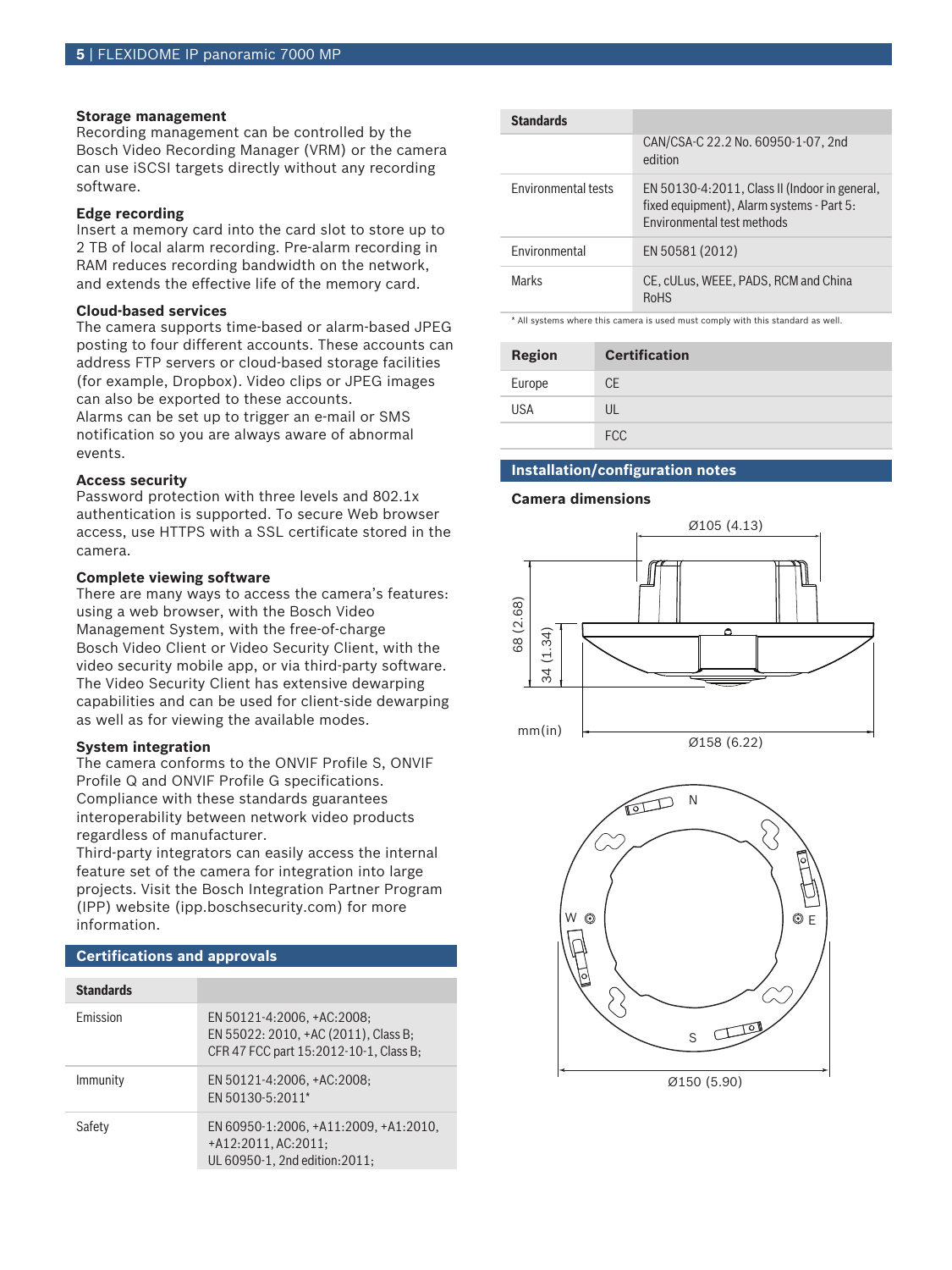#### **Surface mount box dimensions**





### **Pendant mount dimensions**



### **Parts included**

### **Technical specifications**

| Power                    |                                                                  |
|--------------------------|------------------------------------------------------------------|
| Power Supply             | Power-over-Ethernet 48 VDC nominal                               |
| <b>Power Consumption</b> | $140 \text{ mA}$<br>200 mA (Intelligent Video Analytics version) |
| PoF                      | IEEE 802.3af (802.3at Type 1)                                    |

| <b>Sensor</b>                               |                                                                                                                                                                      |             |
|---------------------------------------------|----------------------------------------------------------------------------------------------------------------------------------------------------------------------|-------------|
| <b>Type</b>                                 | 1/2.3-inch CMOS                                                                                                                                                      |             |
| Total sensor pixels                         | 12MP                                                                                                                                                                 |             |
| Used pixels (180°<br>version)               | 3648 x 2160 (8MP)                                                                                                                                                    |             |
| Used pixels (360°<br>version)               | 2640 x 2640 (7MP)                                                                                                                                                    |             |
| Video performance - Sensitivity - 360° lens |                                                                                                                                                                      |             |
| (3100K, reflectivity 89%, F2.8, 30IRE)      |                                                                                                                                                                      |             |
| Color                                       | $0.55$ $\mathsf{k}$                                                                                                                                                  |             |
| Mono                                        | $0.18$ $\mathsf{k}$                                                                                                                                                  |             |
| Video performance - Sensitivity - 180° lens |                                                                                                                                                                      |             |
| (3100K, reflectivity 89%, F2.8, 30IRE)      |                                                                                                                                                                      |             |
| Color                                       | $0.46$ $\mathsf{k}$                                                                                                                                                  |             |
| Mono                                        | $0.15 \text{ k}$                                                                                                                                                     |             |
| Video performance - Dynamic range           |                                                                                                                                                                      |             |
| Dynamic range                               | 92 dB WDR (+16 dB IAE)                                                                                                                                               |             |
| <b>Video streaming</b>                      |                                                                                                                                                                      |             |
| Video compression                           | H.264 (MP); M- JPEG                                                                                                                                                  |             |
| <b>Streaming</b>                            | Multiple configurable streams in H.264 and M-<br>JPEG, configurable frame rate and bandwidth.<br>Multiple channels with edge dewarping.<br>Regions of Interest (ROI) |             |
| Overall IP Delay                            | Min. 120 ms, Max. 340 ms                                                                                                                                             |             |
| Encoding interval                           | 1 to 25 [30] ips                                                                                                                                                     |             |
| Encoder regions                             | Eight independent areas for setting encoder<br>quality to optimize bitrate.                                                                                          |             |
| Video resolution (H x V) - 180° version     |                                                                                                                                                                      |             |
| Video 1 channel                             | Image circle                                                                                                                                                         | 3640 x 2160 |
| Video 2 channel                             | Panoramic                                                                                                                                                            | 2688 x 800  |
|                                             | E-PTZ                                                                                                                                                                | 1536 x 864  |
|                                             | Corridor                                                                                                                                                             | 1600 x 1200 |
| Video 3 channel                             | E-PTZ                                                                                                                                                                | 1280 x 720  |
| Video resolution (H x V) - 360° version     |                                                                                                                                                                      |             |
| Video 1 channel                             | Full image circle                                                                                                                                                    | 2640 x 2640 |
| Video 2 channel                             | Full panoramic                                                                                                                                                       | 3584 x 504  |
|                                             | E-PTZ                                                                                                                                                                | 1536 x 864  |
|                                             | Quad                                                                                                                                                                 | 1536 x 864  |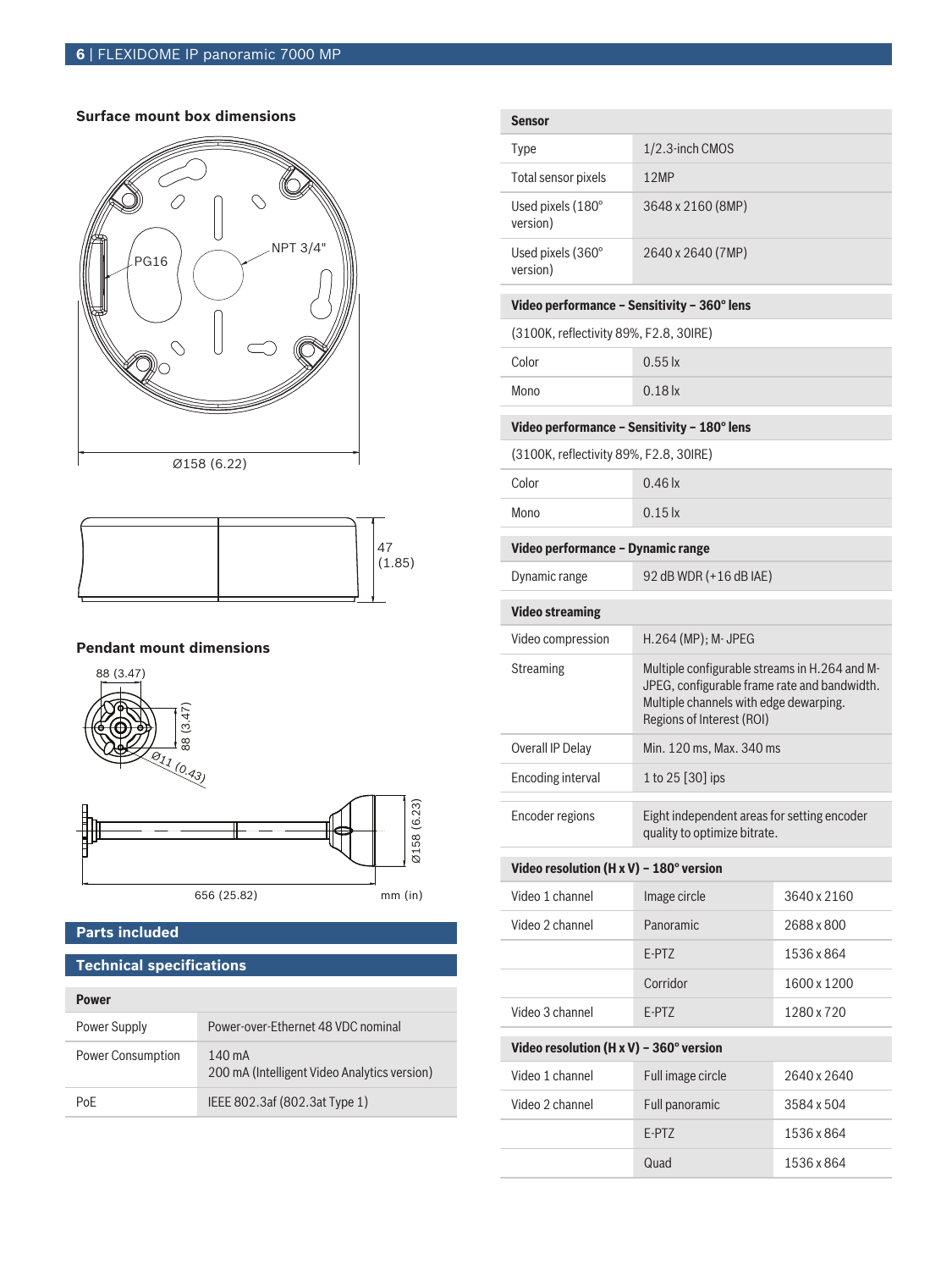| Video resolution (H x V) - 360 $^{\circ}$ version |                                                                                                                    |             |
|---------------------------------------------------|--------------------------------------------------------------------------------------------------------------------|-------------|
|                                                   | Panoramic                                                                                                          | 2688 x 800  |
|                                                   | Double panoramic                                                                                                   | 1920 x 1080 |
|                                                   | Corridor                                                                                                           | 1600 x 1200 |
| Video 3 channel                                   | E-PTZ                                                                                                              | 1280 x 720  |
| <b>Video functions</b>                            |                                                                                                                    |             |
| Day/Night                                         | Color, Monochrome, Auto (adjustable<br>switchover points)                                                          |             |
| Adjustable picture<br>settings                    | Contrast, Saturation, Brightness                                                                                   |             |
| <b>White Balance</b>                              | 2500 to 10000K, 4 automatic modes (Basic,<br>Standard, Sodium vapor, Dominant color),<br>Manual mode and Hold mode |             |
| Shutter                                           | Automatic Electronic Shutter (AES)<br>Fixed (1/30 [1/25] to 1/15000) selectable<br>Default shutter                 |             |
| Shutter                                           | Automatic Electronic Shutter (AES)<br>Fixed selectable<br>Default shutter                                          |             |
| Sharpness                                         | Sharpness enhancement level selectable                                                                             |             |
| <b>Backlight</b><br>compensation                  | Off / On / Intelligent Auto Exposure (BLC)                                                                         |             |
| Contrast<br>enhancement                           | On/off                                                                                                             |             |
| Noise reduction                                   | Intelligent Dynamic Noise Reduction with<br>separate temporal and spatial adjustments                              |             |
| Intelligent defog                                 | Intelligent Defog automatically adjusts<br>parameters for best picture in foggy or misty<br>scenes (switchable)    |             |
| Exposure region                                   | Multiple selectable regions                                                                                        |             |
| <b>Privacy Masking</b>                            | Eight independent areas, fully programmable                                                                        |             |
| Video Motion<br>Analytics                         | <b>Essential Video Analytics and Intelligent Video</b><br>Analytics                                                |             |
| Pre-positions                                     | Six independent sectors                                                                                            |             |
| Display stamping                                  | Individual names and stamps for all video<br>channels                                                              |             |
| Other functions                                   | Pixel counter, Video watermarking, Location                                                                        |             |
| <b>Optical</b>                                    |                                                                                                                    |             |
| Lens (180° version)                               | 2.1 mm fixed-focus lens (IR corrected), F2.8                                                                       |             |
| Lens (360° version)                               | 1.6 mm fixed-focus lens (IR corrected), F2.8                                                                       |             |
| Lens mount                                        | Board mounted                                                                                                      |             |
| Iris control                                      | <b>Fixed iris</b>                                                                                                  |             |

| <b>Optical</b>                  |                                                                                                                                                          |
|---------------------------------|----------------------------------------------------------------------------------------------------------------------------------------------------------|
| Field of view (180°<br>version) | 180° (H) x 93° (V)                                                                                                                                       |
| Field of view (360°<br>version) | 180° (H) x 180° (V)                                                                                                                                      |
| Minimum object<br>distance      | 0.1 <sub>m</sub>                                                                                                                                         |
| Day/Night                       | Switched mechanical IR filter                                                                                                                            |
| <b>Audio</b>                    |                                                                                                                                                          |
| Audio input                     | Integrated microphone (can be permanently<br>disabled)                                                                                                   |
| <b>Audio streaming</b>          |                                                                                                                                                          |
| Standard                        | G.711, 8 kHz sampling rate<br>L16, 16 kHz sampling rate<br>AAC-LC, 48 kbps at 16 kHz sampling rate<br>AAC-LC, 80 kbps at 16 kHz sampling rate            |
| Signal-to-Noise Ratio           | $>50$ dB                                                                                                                                                 |
| <b>Audio Streaming</b>          | Full-duplex / half duplex                                                                                                                                |
|                                 |                                                                                                                                                          |
| <b>Local storage</b>            |                                                                                                                                                          |
| <b>Internal RAM</b>             | 10 s pre-alarm recording                                                                                                                                 |
| Memory card slot                | Supports up to 32 GB SDHC / 2 TB SDXC<br>card. (An SD card of Class 6 or higher is<br>recommended for HD recording)                                      |
| Recording                       | Continuous recording, ring recording. alarm/<br>events/schedule recording                                                                                |
| <b>Software</b>                 |                                                                                                                                                          |
| Unit discovery                  | <b>IP Helper</b>                                                                                                                                         |
| Unit configuration              | Via web browser or Configuration Manager                                                                                                                 |
| Firmware update                 | Remotely programmable                                                                                                                                    |
| Software viewing                | Web browser;<br>Video Security Client;<br>Video Security App;<br>Bosch Video Management System;<br><b>Bosch Video Client:</b><br>or third party software |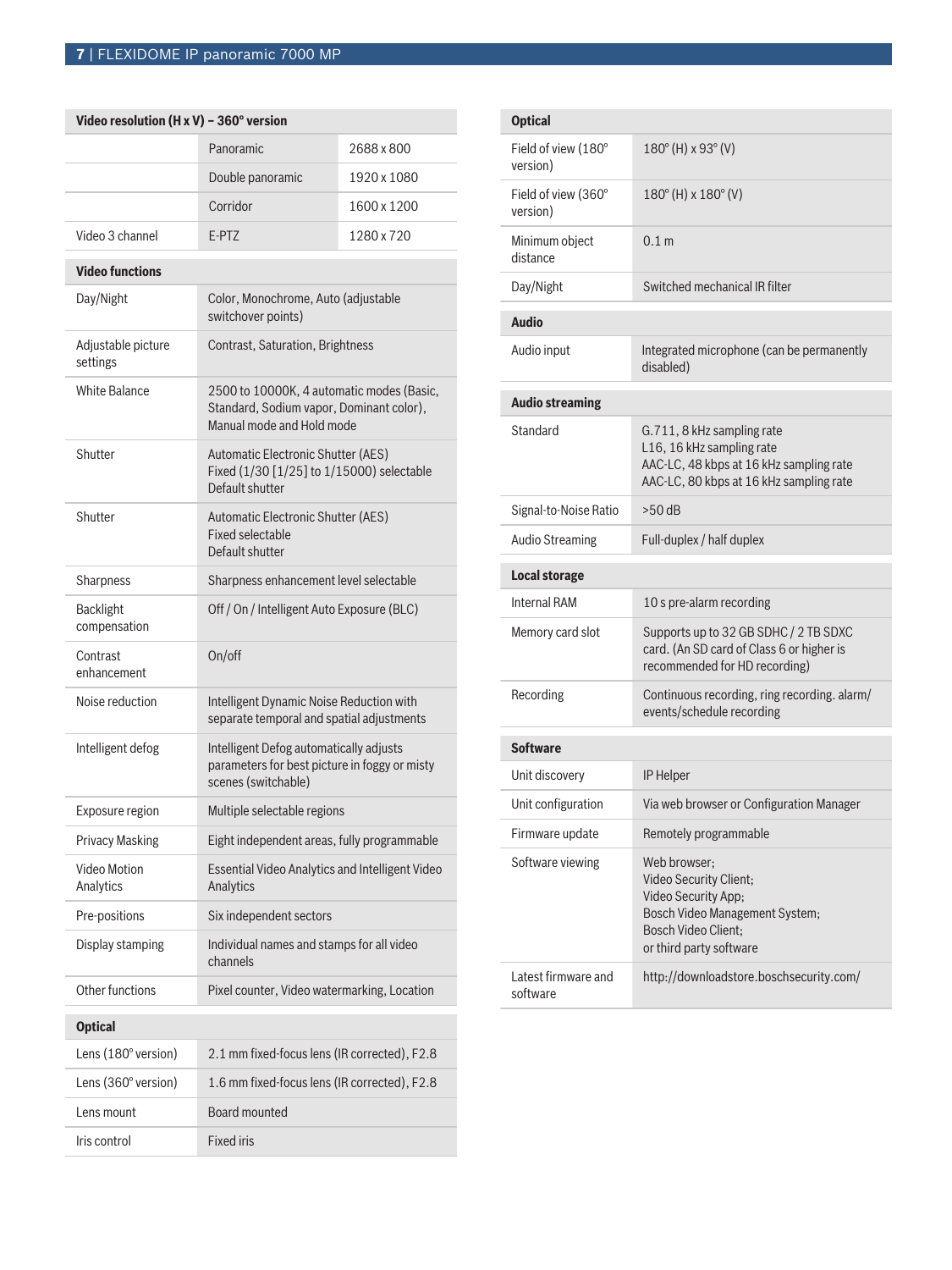| <b>Network</b>             |                                                                                                                                                                                                                                                                                                                                                              |
|----------------------------|--------------------------------------------------------------------------------------------------------------------------------------------------------------------------------------------------------------------------------------------------------------------------------------------------------------------------------------------------------------|
| Protocols                  | IPv4, IPv6, UDP, TCP, HTTP, HTTPS, RTP/<br>RTCP, IGMP V2/V3, ICMP, ICMPv6, RTSP,<br>FTP, Telnet, ARP, DHCP, APIPA (Auto-IP, link<br>local address), NTP (SNTP), SNMP (V1, MIB-<br>II), 802.1x, DNS, DNSv6, DDNS<br>(DynDNS.org, selfHOST.de, no-ip.com),<br>SMTP, iSCSI, UPnP (SSDP), DiffServ (QoS),<br>LLDP, SOAP, Dropbox, CHAP, digest<br>authentication |
| Encryption                 | TLS 1.2, SSL, DES, 3DES                                                                                                                                                                                                                                                                                                                                      |
| <b>Fthernet</b>            | 10/100 Base-T, auto-sensing, half/full duplex                                                                                                                                                                                                                                                                                                                |
| Connectivity               | Auto-MDIX                                                                                                                                                                                                                                                                                                                                                    |
| Interoperability           | ONVIF Profile S; ONVIF Profile G; ONVIF<br>Profile Q<br>GB/T 28181                                                                                                                                                                                                                                                                                           |
| <b>Mechanical</b>          |                                                                                                                                                                                                                                                                                                                                                              |
| <b>Dimensions</b>          | 158 x 33 mm (6.22 x 1.30 in)                                                                                                                                                                                                                                                                                                                                 |
| Weight                     | 445 g (0.98 lb)                                                                                                                                                                                                                                                                                                                                              |
| <b>Environmental</b>       |                                                                                                                                                                                                                                                                                                                                                              |
| Operating<br>Temperature   | -20°C to +40°C (-4°F to $104$ °F)                                                                                                                                                                                                                                                                                                                            |
| <b>Storage Temperature</b> | $-20^{\circ}$ C to $+60^{\circ}$ C ( $-4^{\circ}$ F to $140^{\circ}$ F)                                                                                                                                                                                                                                                                                      |
| Operating humidity         | 20% to 93% RH                                                                                                                                                                                                                                                                                                                                                |
| Storage humidity           | up to 98% RH                                                                                                                                                                                                                                                                                                                                                 |
| Vandal resistance          | IK06 (Lens: IK04)                                                                                                                                                                                                                                                                                                                                            |
|                            |                                                                                                                                                                                                                                                                                                                                                              |

#### **Ordering information**

#### **FLEXIDOME IP panoramic 7000 MP**

High-performance 12MP sensor low-profile camera for intelligent panoramic surveillance MOTION+ 180° lens Order number **NIN-70122-F1**

#### **FLEXIDOME IP panoramic 7000 MP**

High-performance 12MP sensor low-profile camera for intelligent panoramic surveillance MOTION+ 360° lens Order number **NIN-70122-F0**

#### **FLEXIDOME IP panoramic 7000 MP**

High-performance 12MP sensor low-profile camera for intelligent panoramic surveillance Intelligent Video Analytics 180° lens Order number **NIN-70122-F1A**

#### **FLEXIDOME IP panoramic 7000 MP**

High-performance 12MP sensor low-profile camera for intelligent panoramic surveillance Intelligent Video Analytics 360° lens Order number **NIN-70122-F0A**

#### **FLEXIDOME IP panoramic 7000 MP**

High-performance 12MP sensor low-profile camera for intelligent panoramic surveillance MOTION+ 180° lens Surface mount box Order number **NIN-70122-F1S**

#### **FLEXIDOME IP panoramic 7000 MP**

High-performance 12MP sensor low-profile camera for intelligent panoramic surveillance MOTION+ 360° lens Surface mount box Order number **NIN-70122-F0S**

#### **FLEXIDOME IP panoramic 7000 MP**

High-performance 12MP sensor low-profile camera for intelligent panoramic surveillance Intelligent Video Analytics 180° lens Surface mount box Order number **NIN-70122-F1AS**

#### **FLEXIDOME IP panoramic 7000 MP**

High-performance 12MP sensor low-profile camera for intelligent panoramic surveillance Intelligent Video Analytics 360° lens Surface mount box Order number **NIN-70122-F0AS**

#### **Accessories**

#### **VDA-70112-SMB Surface Mount Box**

Surface mount box for FLEXIDOME IP panoramic 7000 MP cameras Order number **VDA-70112-SMB**

#### **VDA-70112-PMT Pendant Pipe Mount Bracket**

Pendant pipe mount bracket with attached mounting ring

Order number **VDA-70112-PMT**

#### **VDA-PLEN-DOME In-ceiling Housing for Plenums**

In-ceiling housing for plenums kit for several series of Bosch dome cameras Order number **VDA-PLEN-DOME**

#### **NPD-5001-POE Midspan PoE Injector**

Power-over-Ethernet midspan injector for use with PoE enabled cameras; 15.4 W, 1-port Order number **NPD-5001-POE**